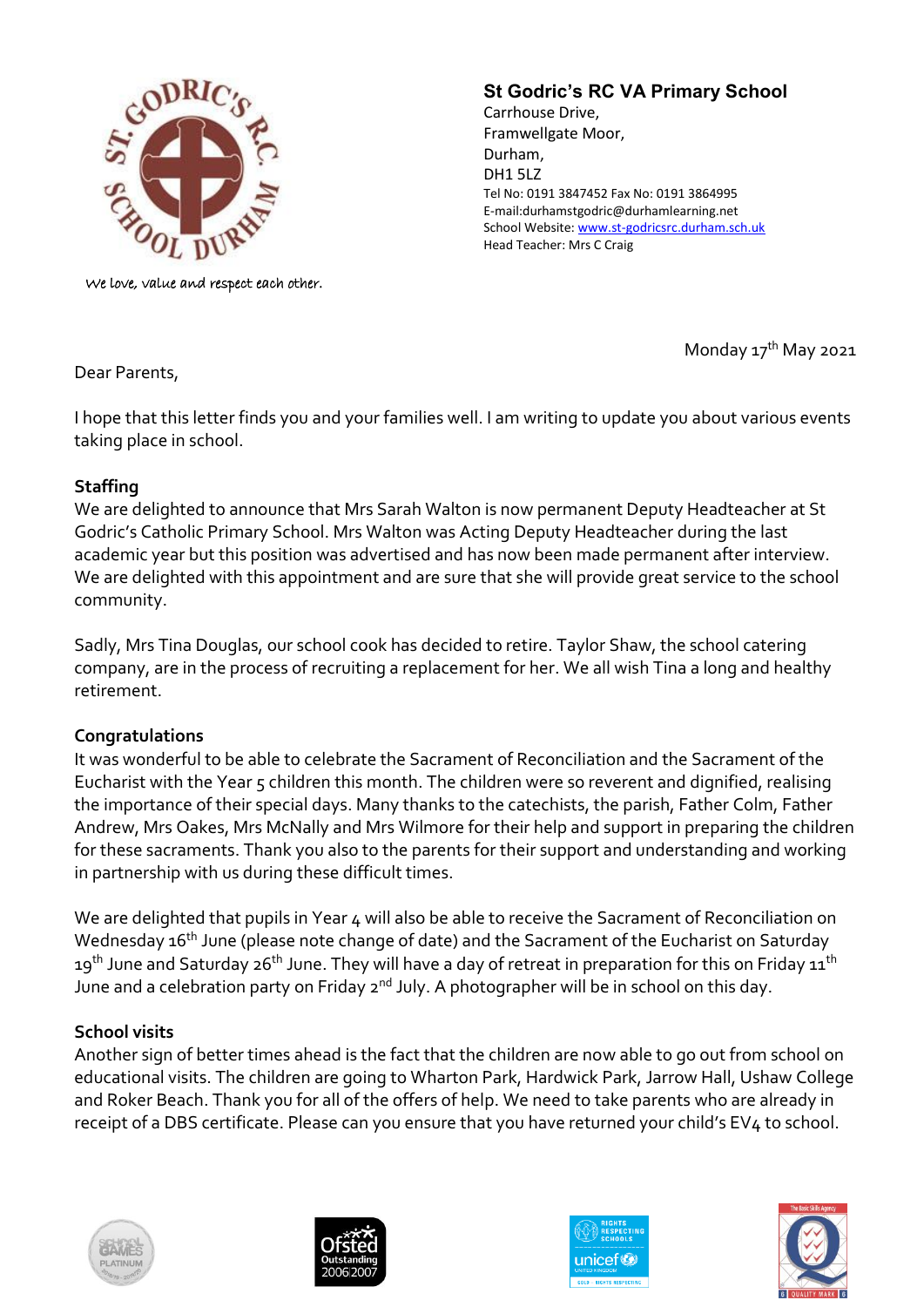# **St Godric's Day – Friday 21st May**

The Head Boy and Head Girl and Y6 School Councillors asked the children what they would like to do to celebrate our school feast day this year. The majority of classes asked that they could dress up as a pirate, recognising the fact that St Godric was originally a pirate. This can be a very simple outfit and we would ask that you do not spend a great deal of money on costumes. This is not necessary. The children have also asked to undertake some art work in class and have an extra playtime. In addition to this, we plan to take a socially distanced photograph on the school field to mark the start of better days to come and hopefully an end to lockdown.

It is hoped that as we cautiously come out of lockdown, we may be able to invite parents to join us at a number of events after half term.

With all good wishes,

*CMCraig*

Mrs CM Craig